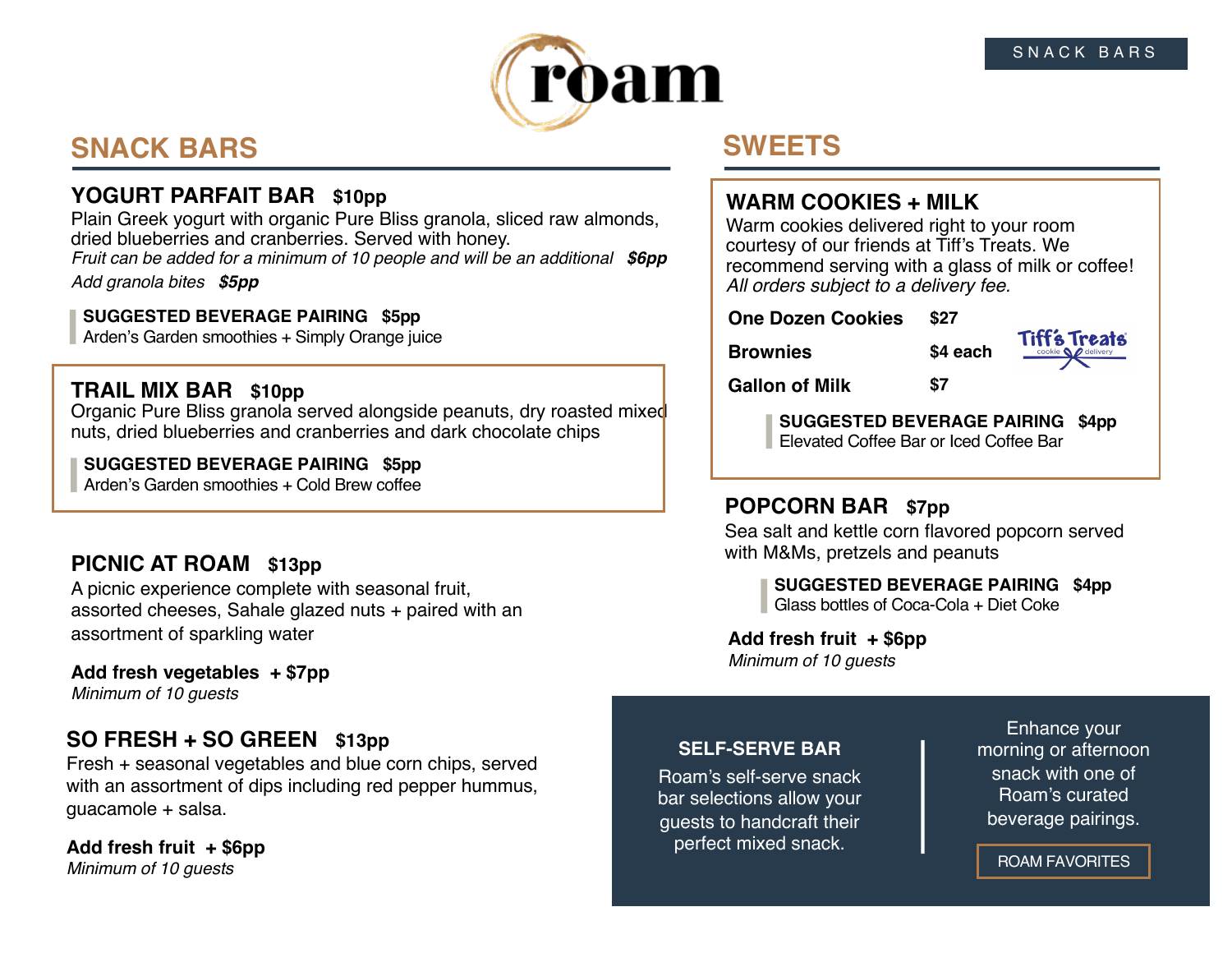

# **SNACK EXPERIENCES**

# **THE STASH \$12pp**

#### *Choose 3*

Boom Chicka Pop popcorn, RXBAR protein bar, Pure Bliss energy bar, Sahale glazed nuts, Siggi yogurt

**SUGGESTED BEVERAGE PAIRING + \$6.50pp** Kombucha + Arden's Garden juice

### **CHEESE BOARD FOR ONE \$15pp**

Individual boxes that include an assortment of cheeses, charcuterie meats, fresh + dried fruits, and seasonal accoutrements (nuts, crackers). Gluten-free and dairy-free options available. *Minimum of 8 cheese board boxes per order*

### **CRUDITE BOX \$16.75pp**

Individual boxes that include hummus + fresh seasonal vegetables.

**Prepared + delivered by** CHEESE

#### **INDIVIDUAL SERVINGS**

All snack experience selections are served individually packaged.

Enhance your morning or afternoon snack with one of Roam's curated beverage pairings.

ROAM FAVORITES

### **BENTO BOX \$8pp**

*Minimum of 6 boxes per order Subject to delivery fee + minimum*

#### **Choose 4 snacks to fill your Bento Box:**

Fresh fruit with mint, hummus, crudités, energy bites, nuts, charcuterie, yogurt with granola + fruit, cheese, macarons, mini fruit tarts, orzo pasta salad, citrus mint quinoa salad, boiled eggs, deviled eggs

**Prepared + delivered by**  $\bullet$  christophe's



# **EDIBLE COOKIE DOUGH \$7pp**

Edible cookie dough delivered right to your room courtesy of our friends at Batter. We recommend serving with a glass of milk or coffee! *All orders subject to a delivery fee*

**Chocolate Chip GF Chocolate Chip**

**Cookies + Cream**

**S'mores Brookie**

**Red Velvet**

**Oatmeal**

**Bourbon Brown Sugar**

**Peanut Butter**

**Sugar Cookie**

**Prepared + delivered by <b>boller**